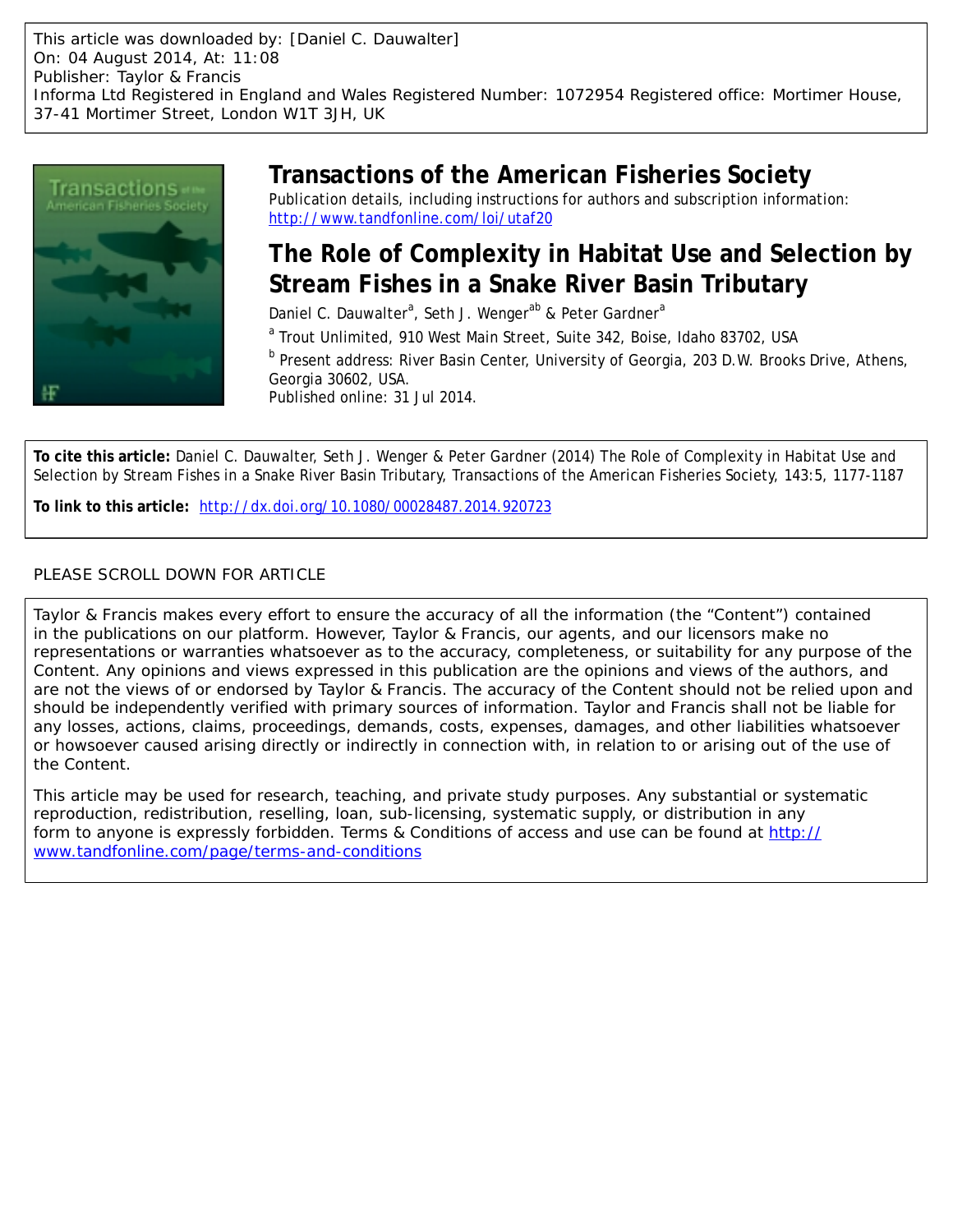#### ARTICLE

### The Role of Complexity in Habitat Use and Selection by Stream Fishes in a Snake River Basin Tributary

Daniel C. Dauwalter,\* Seth J. Wenger,<sup>1</sup> and Peter Gardner

Trout Unlimited, 910 West Main Street, Suite 342, Boise, Idaho 83702, USA

#### Abstract

Impacts from grazing, agriculture, and other anthropogenic land uses can decrease stream habitat complexity that is important to stream biota and often is the goal of stream habitat restoration. We evaluated how microhabitat complexity structured a fish assemblage and influenced habitat selection by the Northern Leatherside Chub Lepidomeda copei, a recent candidate for listing under the U.S. Endangered Species Act, in Trapper Creek, a tributary to the Snake River in Idaho. Fishes were sampled using prepositioned areal electrofishing (about 1  $m^2$ ), and microhabitat conditions were measured within a 1-m-diameter circle centered on the electrofishing anode. Constrained correspondence analysis showed complexity in water depths and velocity to structure the fish assemblage and partition habitat use by Northern Leatherside Chub, Rainbow Trout Oncorhynchus mykiss, and Redside Shiner Richardsonius balteatus. Habitat selection models showed that the chub used areas of heterogeneous depths and flows in addition to the low-velocity, deep habitats often considered to be the species' habitat. Additionally, chub were almost certain to occur in deep-water habitats when overhead cover—often from mature riparian shrubs—was present. The complex depths and flows structuring the fish assemblage, and selected by chub, were often directly tied to other structural stream features such as boulders, mature riparian vegetation, and beaver Castor canadensis dams, stream features that have direct ties to active and passive instream habitat restoration techniques. Our study suggests that habitat complexity should be routinely incorporated into studies evaluating fish habitat use, occupancy, and abundance. Doing so will result in models that are more informative to practitioners conducting stream restoration with a goal of improving habitat complexity.

Physical habitat provides a template for ecological strategies (Southwood 1977). Adequate quantities of usable habitat are needed to sustain viable populations, and when habitat features selected by a species are more abundant, that area is considered to have higher quality habitat (Manly et al. 2002). The importance of aquatic habitat to fish populations has been widely accepted in fisheries management, and much of recent fisheries research has focused on quantifying habitat quality, understanding causes of degradation and factors limiting to populations, and developing models useful for habitat restoration and enhancement (Fisher et al. 2012).

Complex habitat is often considered to be higher quality habitat for stream fishes (Kovalenko et al. 2012), but habitat complexity has been defined differently across studies and the term has been used synonymously with habitat heterogeneity, diversity, and arrangement of habitat elements (Tokeshi and Arakaki 2012). Habitat complexity has been used to describe the number and diversity of habitat elements (cover types or substrate classes; Gorman and Karr 1978), increased variance in habitat variables such as water depths or channel widths (Grossman et al. 1998), and the unique combinations of different habitat elements (Fore et al. 2007). For example, complex stream reaches have more niche space meeting the life history needs of multiple species in a fish community (Gorman and Karr 1978; Schlosser 1991). In turn, stream habitat complexity has been shown to be positively correlated with abundance of

<sup>\*</sup>Corresponding author: ddauwalter@tu.org

<sup>&</sup>lt;sup>1</sup>Present address: River Basin Center, University of Georgia, 203 D.W. Brooks Drive, Athens, Georgia 30602, USA.

Received January 9, 2014; accepted April 29, 2014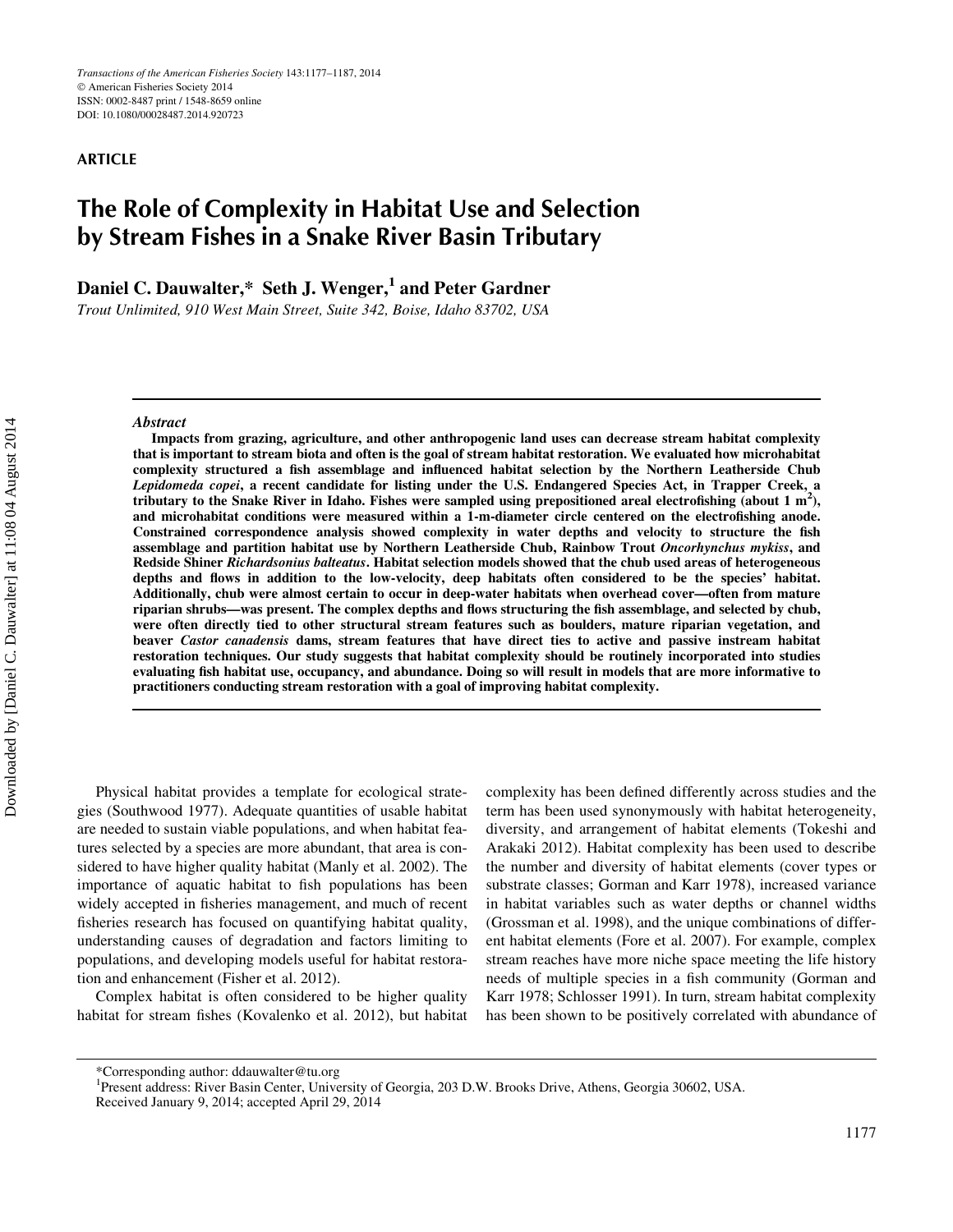Cutthroat Trout Oncorhynchus clarkii (Fausch and Northcote 1992; Horan et al. 2000), and Horan et al. (2000) suggested that Colorado River Cutthroat Trout O. clarkii pleuriticus populations require more habitat complexity to persist in small patches of isolated stream habitat. Increased complexity has also been shown to be positively associated with the diversity of stream fishes (Gorman and Karr 1978; but see Grossman et al. 1998). Thus, complexity is often considered to be an important determinant of fish habitat use, species diversity, and even ecosystem stability, in streams (Kovalenko et al. 2012; Laub et al. 2012).

Land uses such as agriculture and grazing often impact riparian areas and degrade instream habitat quality (Rinne 1999; Allan 2004). Degraded streams often have low bank stability and wide, shallow stream channels with little or no wood; hence, instream physical habitat for fishes lacks complexity (Platts and Nelson 1985; Lau et al. 2006). Stream and watershed restoration can focus on reestablishing watershedscale processes such as hydrology, sediment transport, and wood recruitment that influence channel morphology, physical habitat, and water quality in streams (Roni et al. 2002; Schwartz and Herricks 2007; Palmer et al. 2010). Alternatively, management may circumvent restoration of natural fluvial processes and, instead, create habitat complexity directly through manipulation and enhancement of stream habitat (Roni et al. 2008; Dauwalter et al. 2010). For example, creation of side channels increased habitat complexity in the Provo River, Utah, and facilitated habitat partitioning between the coexisting native and nonnative fish species (Billman et al. 2013). The addition of alcoves and wood in two Oregon streams improved winter habitat conditions and increased abundance and survival of anadromous salmonids (Solazzi et al. 2000). However, restoration does not always create habitat complexity (Laub et al. 2012). Even when it does, increased complexity may not always result in a detectable biological response because additional factors, such as proximity to source populations or upstream sediment inputs, may prohibit a fish population response (Platts and Nelson 1985; Lau et al. 2006; Roni et al. 2008).

The goal of our study was to understand how stream habitat complexity influenced microhabitat use by the fish assemblage and habitat selection by the Northern Leatherside Chub Lepidomeda copei in Trapper Creek, Idaho. For our study we defined microhabitat complexity as the heterogeneity (i.e., variance) in water depths and velocities, as well as interactions among different habitat components (i.e., variables), and we examined how habitat complexity is created, in part, by secondary instream and riparian structural features (i.e., beaver Castor canadensis dams and mature riparian shrubs). Our intent was to expand insights into the current distribution of the Northern Leatherside Chub, a species of special concern (e.g., IDFG 2005) that is the focus of a multiagency, rangewide conservation agreement (UDNR 2009) and that is a recent candidate for listing under the U.S. Endangered Species

Act (Federal Register 76:63444–63478). We also discussed the role of habitat complexity, riparian vegetation, and beavers in restoration efforts targeting the broader fish assemblage in the current range of the Northern Leatherside Chub.

#### STUDY AREA

Trapper Creek is a tributary to Goose Creek, which lies in the Basin and Range Province, a broad physiographic region that extends north from Mexico to the Idaho, Nevada, and Utah borders. Goose Creek heads in the Sawtooth National Forest in southern Idaho (elevation, 2,200 m) and flows south into northeast Nevada and east into northwest Utah before flowing north into Lower Goose Creek Reservoir (elevation, 1,450 m) in Idaho near the Snake River plain, below which the creek is then diverted entirely for agricultural uses. Trapper Creek flows east from the Sawtooth National Forest and also flows directly into Lower Goose Creek Reservoir. The creek ranges from 2 to 5 m in width and has a riffle-run-pool morphology. The Goose Creek basin is a matrix of sagebrush Artemisia tridentata and pine Pinus spp., aspen Populus tremuloides, and juniper Juniperus spp. At higher elevations forests contain pine, fir Pseudotsuga spp, and aspen, whereas at lower elevations forests contain single-leaf pinyon Pinus monophylla, juniper, and curl-leaf mountain mahogany Cercocarpus ledifolius. Riparian areas are comprised of willows Salix spp., alders Alnus spp., cottonwoods Populus spp., and sedges (Family: Cyperaceae). Annual precipitation averages 18-cm, and streamflow patterns are dominated by snowmelt runoff.

Trapper Creek is a species rich tributary to Goose Creek, which is one of the most species-rich subbasins in the Upper Snake River basin above Shoshone Falls (near Twin Falls, Idaho). The following species have been collected from Trapper Creek in the recent past: Bluehead Sucker Catostomus discobolus, Mountain Sucker Catostomus platyrhynchus, Utah Sucker Catostomus ardens, Longnose Dace Rhinichthys cataractae, Specked Dace Rhinichthys osculus, Redside Shiner Richardsonius balteatus, Northern Leatherside Chub, Utah Chub Gila atraria, Mottled Sculpin Cottus bairdii, and Paiute Sculpin Cottus beldingii (Meyer et al. 2006; Blakney 2012; Meyer et al. 2013). Introduced Brook Trout Salvelinus fontinalis and Rainbow Trout O. mykiss, including Rainbow Trout  $\times$  Cutthroat Trout hybrids have also been collected (Meyer et al. 2006). Yellowstone Cutthroat Trout O. clarkii bouvieri occur in other tributaries to Goose Creek, but no longer occur in Trapper Creek; however, Trapper Creek is one of only a few streams in Idaho where Northern Leatherside Chub are regularly collected (Blakney 2012). Long-term grazing has impacted fish populations in the Goose Creek drainage (IDFG 2007).

#### METHODS

Fish assemblage and Northern Leatherside Chub associations with microhabitat complexity were assessed using prepositioned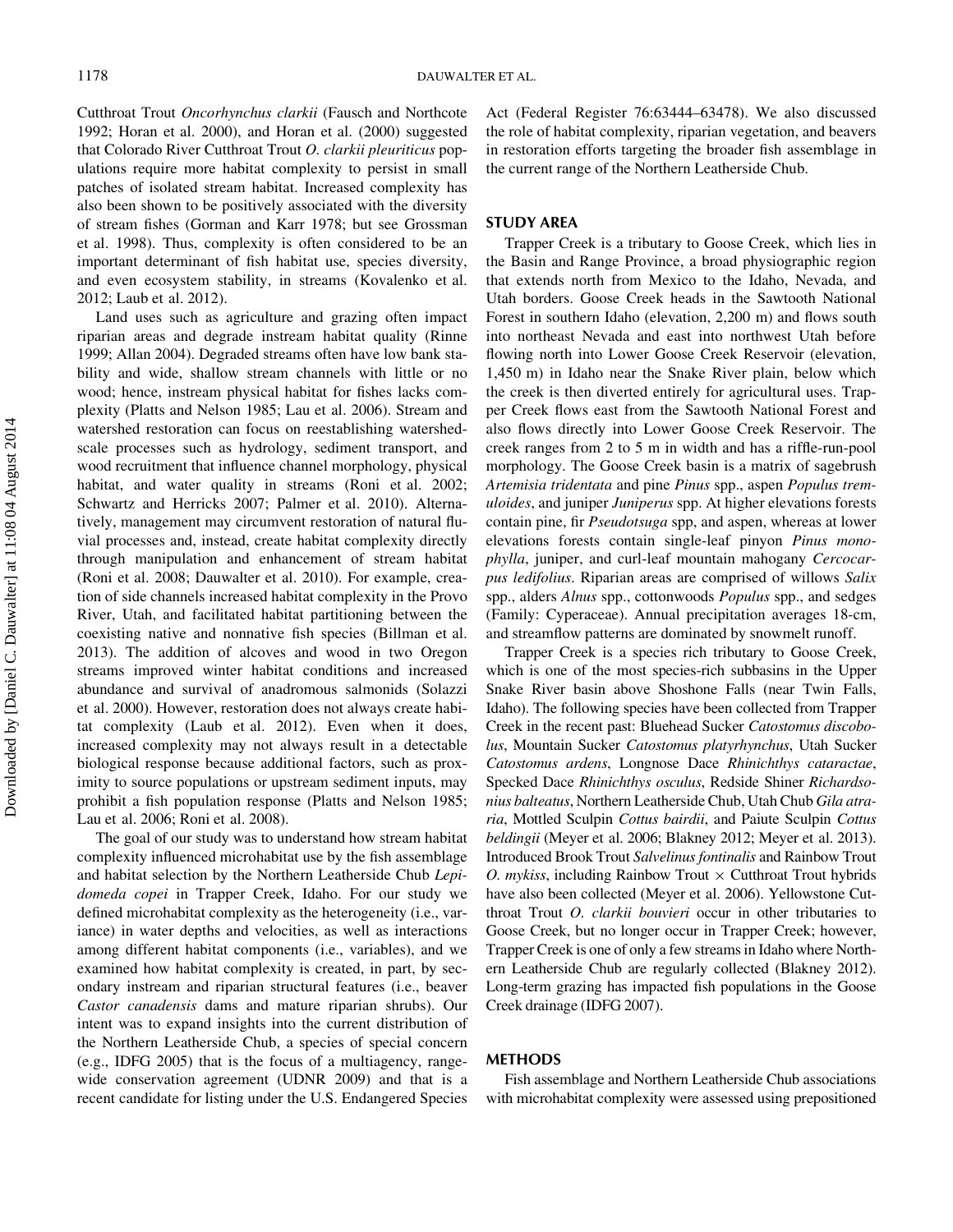areal electrofishing (Fisher and Brown 1993) in Trapper Creek where Northern Leatherside Chub have recently been sampled (Blakney 2012). Fishes were collected using a Smith-Root, Inc. LR-24 backpack electrofisher positioned on the streambank and outfitted with an anode consisting of a nylon-coated 0.4-cmdiameter braided stainless steel wire (about 6 m long) with a 28 cm-diameter loop (uncoated). The anode for each sample was prepositioned in the stream 15 min prior to electrofishing to allow fishes to exhibit normal behavior and habitat use. Pulsed, direct current (40 Hz, 250–350 V) was applied for approximately 10 s, and one person netted all immobilized fishes; care was taken to not frighten additional fish into the electrical field. Fishes were identified to species, salmonids and Northern Leatherside Chub were measured for total length, and all fishes were released. We prepositioned 150 electrofishing samples among seven different areas (from 7 to 68 samples in each area) of Trapper Creek in August 2013.

Instream habitat was measured immediately after electrofishing in a 1-m-diameter circle centered on the prepositioned electrofishing anode. A 1-m diameter circle approximated the distance at which we observed fish to be immobilized and is near the immobilization range measured for other prepositioned electrofishing arrays (e.g., Schwartz and Herricks 2004). At each circle, water depth and velocity were measured at five locations, once at the array center and at four equidistant points along the circle perimeter. Water velocity was measured twice at each point; once at the stream substratum and at 0.6 m of water depth (10 total measurements). Dominant cover was noted as large wood  $(>4 \text{ m in length}, >10 \text{ cm in})$ diameter), small woody debris  $\left($  <4 m in length, or  $\left($  <10 cm in diameter), boulder (>256 mm diameter), emergent vegetation, submerged vegetation, overhanging vegetation, undercut bank (>10 cm deep), or none. Dominant substratum was classified according to the modified Wentworth scale as bedrock, silt and clay  $(<0.064$  mm diameter on b-axis), sand  $(0.064-$ 2.0 mm), gravel (2–15 mm), pebble (15–64 mm), cobble (64– 256 mm), and boulder  $(>256$ -mm; Cummins 1962). The density of overhead cover from riparian vegetation or instream wood above the water surface was ranked from 1 (none) to 5 (dense). Channel unit type was classified as riffle, run, or pool based on water depth and velocity (Hawkins et al. 1993). The presence of secondary habitat features influencing microhabitat conditions at electrofishing locations was also noted (e.g., beaver dams, beaver ponds, riparian shrubs). Water temperature and conductivity were measured with an Oakton PCSTestr 35 multi-parameter probe (Oakton Instruments, Vernon Hills, Illinois).

Fish assemblage associations with microhabitats and microhabitat complexity were evaluated using constrained correspondence analysis (CCA; canonical correspondence analysis), which is a direct gradient analysis that uses a unimodal species model to explain variation in assemblage structure (relative abundance) using environmental variables (ter Braak 1995). Exploratory detrended correspondence analysis showed axis 1 gradient length (a measure of beta diversity) to be 3.45, suggesting that a unimodal distribution is probably more appropriate than a linear model (e.g., redundancy analysis; Leps and Smilauer 2003); CCA is also robust to the unimodal model assumptions (Palmer 1993). The species matrix used in the CCA was composed of only the 106 sites where at least one individual of one fish species was present; species abundances were untransformed. The habitat variables included in the CCA were mean water velocity (m/s), mean water depth (m), coefficient of variation ( $CV = 100·SD/mean$ ) in water velocity, SD water depth (m), substrate rank, overhead cover rank, and wood cover and boulder cover categorical variables (presence  $= 1$ , absence  $= 0$ ). Water velocity and depth variables were summarized using the 10 (velocity) or 5 (depth) measurements. Water complexity was estimated as the CV of water velocity and SD of water depth. We wanted to use unstandardized measures of variation in velocity and depth (i.e., SDs) as measures of complexity, but the SD of water velocity was highly correlated with mean velocity (Spearman's rank correlation,  $r_s = 0.957$ ), so we used the CV instead ( $r_s = -0.551$ ). Substrate size was an ordinal ranking of the modified Wentworth substratum classes from 1 (bedrock) to 7 (boulder; Fore et al. 2007). Cover type was grouped into wood (wood  $= 1$ , other  $= 0$ ) and boulder (boulder  $= 1$ , other  $= 0$ ) classes. Significance of CCA axes (comparing the full model to reduced model) and individual habitat variables were assessed using permutation tests with 9,999 permutations at  $\alpha = 0.10$ . A final model was refit using only significant variables. The CCAs were fit using the vegan package in Program R (R Core Development Team 2012).

Selection of microhabitats and microhabitat complexity by Northern Leatherside Chub was evaluated using a resource selection function (Manly et al. 2002). The selection function was based on the presence or absence (nondetection) of chubs at the 150 prepositioned electrofishing samples (i.e., sampling protocol A and Design I in Manly et al. 2002). Model selection and inference was used to identify the best model or a plausible set of models of microhabitat selection from a candidate set of models. Candidate models were composed of subsets of variables included in a global model containing predictor variables: mean velocity, mean depth, CV velocity, SD depth, overhead cover rank, substrate rank, wood cover, and boulder cover. A mean depth  $\times$  overhead cover interaction term was evaluated because of the potential synergistic effect of both variables on habitat selection and as another measure of habitat complexity; Northern Leatherside Chubs have been described to inhabit pool habitats and brushy areas near streambanks (Wallace and Zaroban 2013). Additional candidate models were constructed using all subsets of variables in the global model, except that mean velocity and mean depth were included in all candidate models to estimate effect size since the Northern Leatherside Chub does not use the highest water velocities or shallowest depths we sampled (Wilson and Belk 2001; Wesner and Belk 2012). Fit of the global model to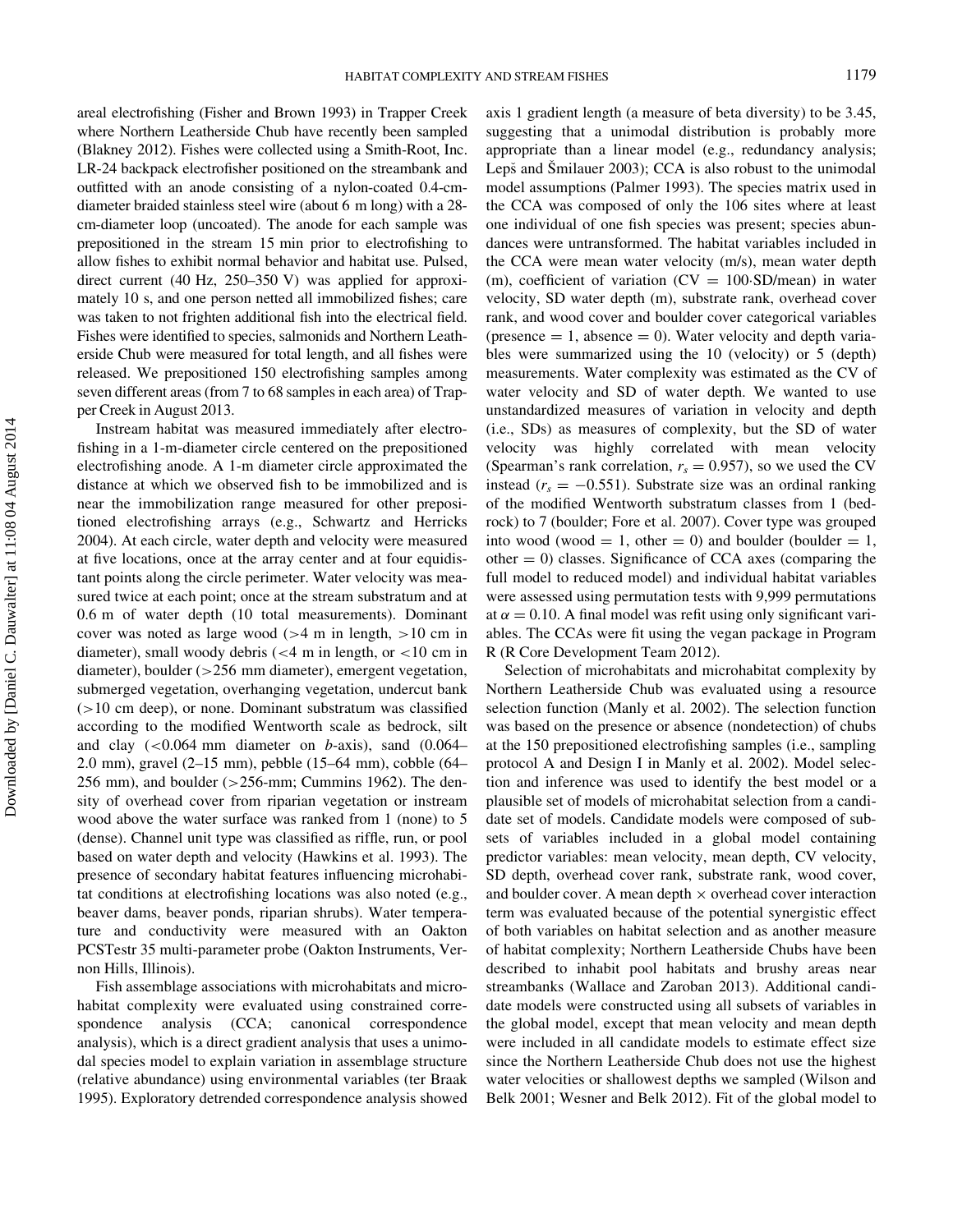the data was evaluated using Hosmer–Lemeshow goodness-offit, and predictive performance of the most plausible model was assessed using the area under the curve (AUC) of a receiver operating characteristic (ROC) curve (Hosmer and Lemeshow 2000). Candidate models were compared using Akaike's Information Criterion for small sample size (AICc), with the model having the smallest AICc value being the best, most plausible model. Candidate models within 4 AICc units of the best model were also considered plausible (Burnham and Anderson 2002). If multiple candidate models were plausible, then parameter estimates (and variances) were averaged using Akaike weights and shrinkage (Burnham and Anderson 2002; Lukacs et al. 2010). In addition to unstandardized parameter estimates, we report standardized parameter estimates (from models fit with data that were standardized with  $mean = 0$ , and standard deviation  $= 1$ ) for comparison of relative effect sizes for the microhabitat variables included in plausible models. Resource selection functions were fit using the glm function with a logit link in Program R (R Core Development Team 2012).

Associations among microhabitat variables, and between microhabitat variables and secondary habitat features, measured at the 150 electrofishing samples were assessed independent from the species data using a principal components analysis (PCA). Two secondary features associated with electrofishing sites, beaver dams and woody riparian shrubs, were included in the PCA because we observed them to directly influence microhabitat conditions. For example, beaver dams were the source of small woody debris at some sites. The branches of woody riparian vegetation directly provided overhead cover, and, in some cases, entered the water column to contribute small wood and create complex patterns in water velocity. The associations of these secondary habitat features with microhabitat variables were simultaneously assessed in the PCA by including them as binary variables; we omitted them as candidate variables in the CCA and resource selection analyses because they were directly associated (and presumably correlated) with microhabitat features used directly by fishes (e.g., small woody, overhead cover, variance in water velocity). A scree plot was used to determine the number of meaningful principal components for interpretation. The PCA was fit using scaled and centered data (mean  $= 0$ , SD  $= 1$ ) and the correlation matrix in princomp in Program R (R Core Development Team 2012).

#### RESULTS

We collected seven fish species from the 150 prepositioned electrofishing stations in Trapper Creek (Table 1). Water conductivities (corrected for water temperature) ranged from 250 to 280  $\mu$ S/cm, and water temperatures ranged from 15°C to  $23^{\circ}$ C. At least one fish was collected at 106 of the samples. Speckled dace were the most numerically abundant species and occurred at most electrofishing sites; Rainbow Trout were TABLE 1. Fishes collected, in order of relative abundance, during 150 prepositioned areal electrofishing samples in Trapper Creek, Idaho, August 2013.

| Common name            | Percent<br>occurrence | Relative<br>abundance |  |  |
|------------------------|-----------------------|-----------------------|--|--|
| Speckled Dace          | 48.0                  | 40.1                  |  |  |
| Redside Shiner         | 16.0                  | 18.0                  |  |  |
| <b>Bluehead Sucker</b> | 22.6                  | 16.7                  |  |  |
| Longnose Dace          | 22.7                  | 10.5                  |  |  |
| Northern               | 16.0                  | 8.6                   |  |  |
| Leatherside Chub       |                       |                       |  |  |
| Paiute Sculpin         | 15.3                  | 5.1                   |  |  |
| <b>Rainbow Trout</b>   | 3.3                   | 0.9                   |  |  |

collected least often and had the lowest relative abundance across species. Northern Leatherside Chub were collected at 16% of sites; their relative abundance was 8.6% among all fishes collected. The 47 chubs collected ranged in total length from 40 to 125 mm.

Fish assemblage structure was influenced by water depths and velocities, including complexity in both, as well as overhead cover and instream wood. The first four axes of the CCA were significant ( $P \leq 0.079$ ); mean velocity, mean depth, SD depth, CV velocity, overhead cover, and wood were significantly related to assemblage structure, whereas substrate and boulder cover were not (Table 2). Variance inflation factor scores were 2.02 or less for each variable, indicating a lack of correlation among constraining variables. The CCA refit using only significant ( $P < 0.10$ ) habitat variables showed Longnose Dace and Paiute Sculpin to occur in shallow, high velocity habitats, and Northern Leatherside Chub, Rainbow Trout, and Redside Shiner used deeper habitats (Figure 1). However, Northern Leatherside Chub, and to a lesser extent, Rainbow Trout, used deeper habitats with more complex water depths and velocities than did the Redside Shiner. Northern Leatherside Chub and Bluehead Sucker were two species most

TABLE 2. Significance (P-value) and variance inflation factor (VIF) for microhabitat variables (permutation test with 9,999 permutations) included in a constrained correspondence analysis to evaluate their potential effects on fish assemblage structure. Wood and boulder metrics were noted as present (1) or absent (0).

| Variable                      | $P$ -value | VIF  |
|-------------------------------|------------|------|
| Mean velocity (m/s)           | 0.030      | 2.02 |
| CV velocity $(\%)$            | 0.023      | 1.78 |
| Mean depth (m)                | 0.064      | 1.19 |
| $SD$ depth $(m)$              | 0.027      | 1.37 |
| Substrate (rank: $1-7$ )      | 0.433      | 1.44 |
| Overhead cover (rank: $1-5$ ) | 0.015      | 1.15 |
| Wood                          | 0.051      | 1.36 |
| <b>Boulder</b>                | 0.980      | 1.26 |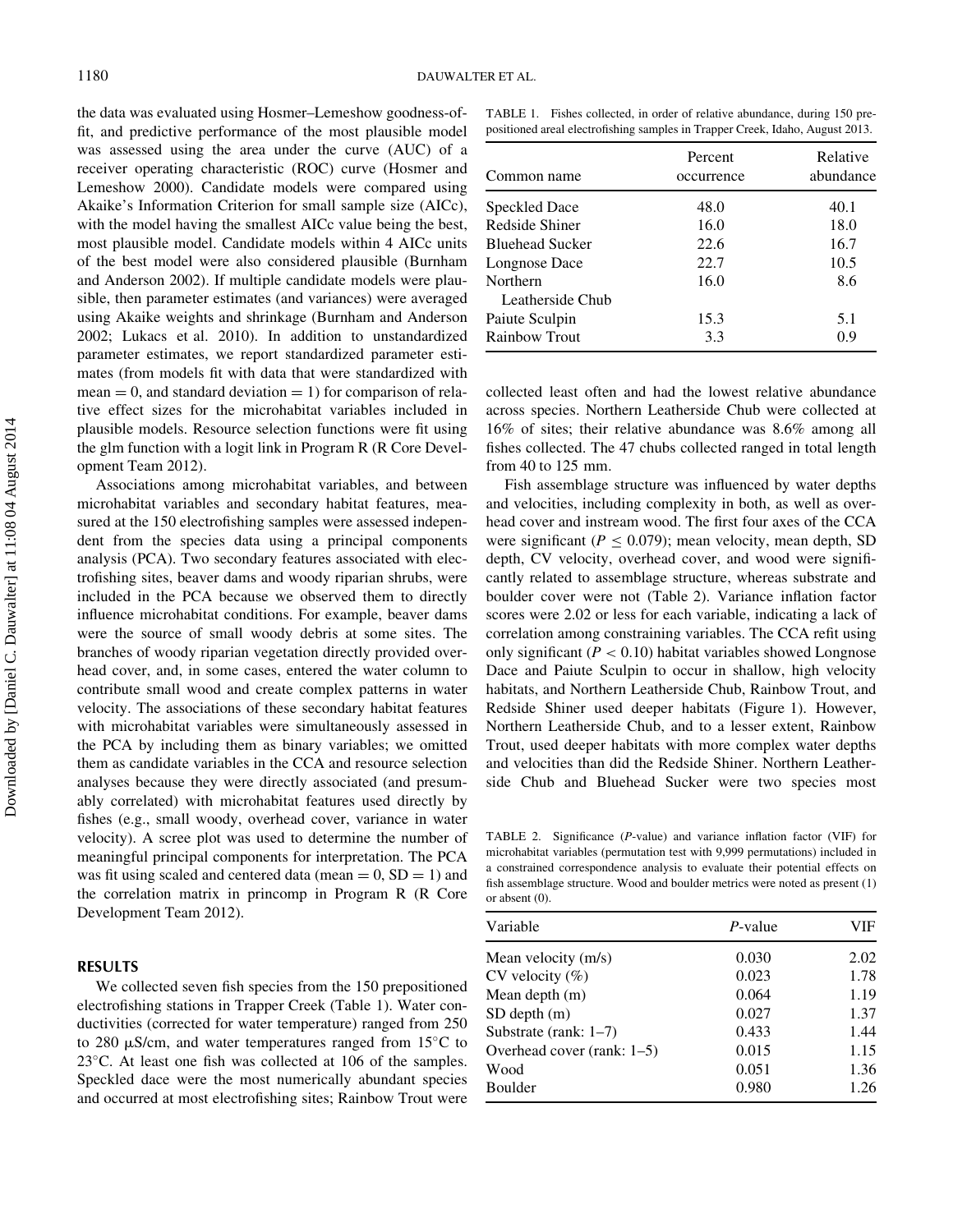

FIGURE 1. Biplots of constrained correspondence analysis (CCA) axes (1 versus 2 [top panel] and 1 versus 3 [bottom panel]), showing associations between fish species, continuous (arrows) and categorical (squares) microhabitat variables, and prepositioned areal electrofishing sites (gray points). Species are abbreviated as first letter of genus, and first four letters of the species epithet: Cbeld  $=$  Paiute Sculpin; Cdisc  $=$  Bluehead Sucker; Lcope  $=$  Northern Leatherside Chub; Omyki = Rainbow Trout; Rbalt = Redside Shiner; Rcata  $=$  Longnose Dace; Roscu  $=$  Speckled Dace.

associated with overhead cover, and Speckled Dace was not strongly associated with any microhabitat feature that was measured.

Northern Leatherside Chub selected deeper, slower, and more complex habitats (Table 3), which was shown by the resource selection models. The global model fit the data (Hosmer-Lemeshow test:  $\chi^2 = 1.66$ , df = 8, P = 0.990). In all, 16 candidate models were plausible (i.e.,  $\Delta AICc \leq 4$ ; Table 4). The most plausible model showed acceptable discrimination between used and unused sites (10-fold cross-validated AUC = 0.76, sensitivity = 0.67, specificity = 0.76; Hosmer and Lemeshow 2000). Because model-averaging cannot be done across models with and without interaction terms, we averaged parameter estimates over 13 of the 16 plausible models that contained a depth  $\times$  overhead cover interaction term. A model with averaged parameter estimates showed very good in-sample predictive performance (in-sample AUC = 0.82, sensitivity = 0.67, specificity = 0.76; Hosmer and Lemeshow 2000). Importantly, model-averaged parameter estimates showed a complex interaction between depth and overhead cover. Selection probability increased slightly with depth when overhead cover was absent, but Northern Leatherside Chub were almost certain to be present in deep water when overhead cover is dense, and they selected areas with slower but more complex water velocities (Figure 2). There was some evidence of a positive effect of water depth complexity on habitat selection, as well as a positive effect of boulders and a negative effect of wood. However, unconditional standard errors on those parameters suggested that the magnitude, and even direction, of effect was highly uncertain (Table 5).

The PCA showed most of the variation in microhabitats surveyed was associated with a riffle-run-pool gradient, as indicated by axis 1 (Figure 3). Mean water depth, SD of water depth, and CV of water velocity were negatively related to axis 1, which explained 24.4% of the variation in habitat variables; mean water velocity and substrate size were positively related to axis 1. The second PCA axis (18.7% of variation) represented a gradient of instream (wood and boulder) and overhead cover and showed that overhead cover was tightly coupled with riparian shrubs. Shrubs and beaver dams were highly correlated with PCA axis 3 (12.1%) and showed that these features often, but not always, were associated with wood cover and complex water velocities and depths. When Northern Leatherside Chub abundance was plotted for each site in the PCA plots, it showed chubs occurred more frequently and were more abundant in deeper habitats with variable depths and more overhead cover, conditions that were often created by mature riparian shrubs and beaver dams. The scree plot suggested axes 1 through 3 explained the most variation among the variables included; therefore, we did not interpret PCA axes 4 or higher.

#### **DISCUSSION**

Our study showed fish assemblage structure and habitat selection by the Northern Leatherside Chub to be influenced, in part, by habitat complexity at the microhabitat scale in our study system. Our multivariate analysis showed complex water velocities and depths to structure fish assemblages in deep-water habitats, with Northern Leatherside Chub and Rainbow Trout being more common where water velocities and depths were heterogeneous. In contrast, Redside Shiner occurred in deep, homogenous habitats (e.g., beaver ponds). Our habitat selection models also showed the Northern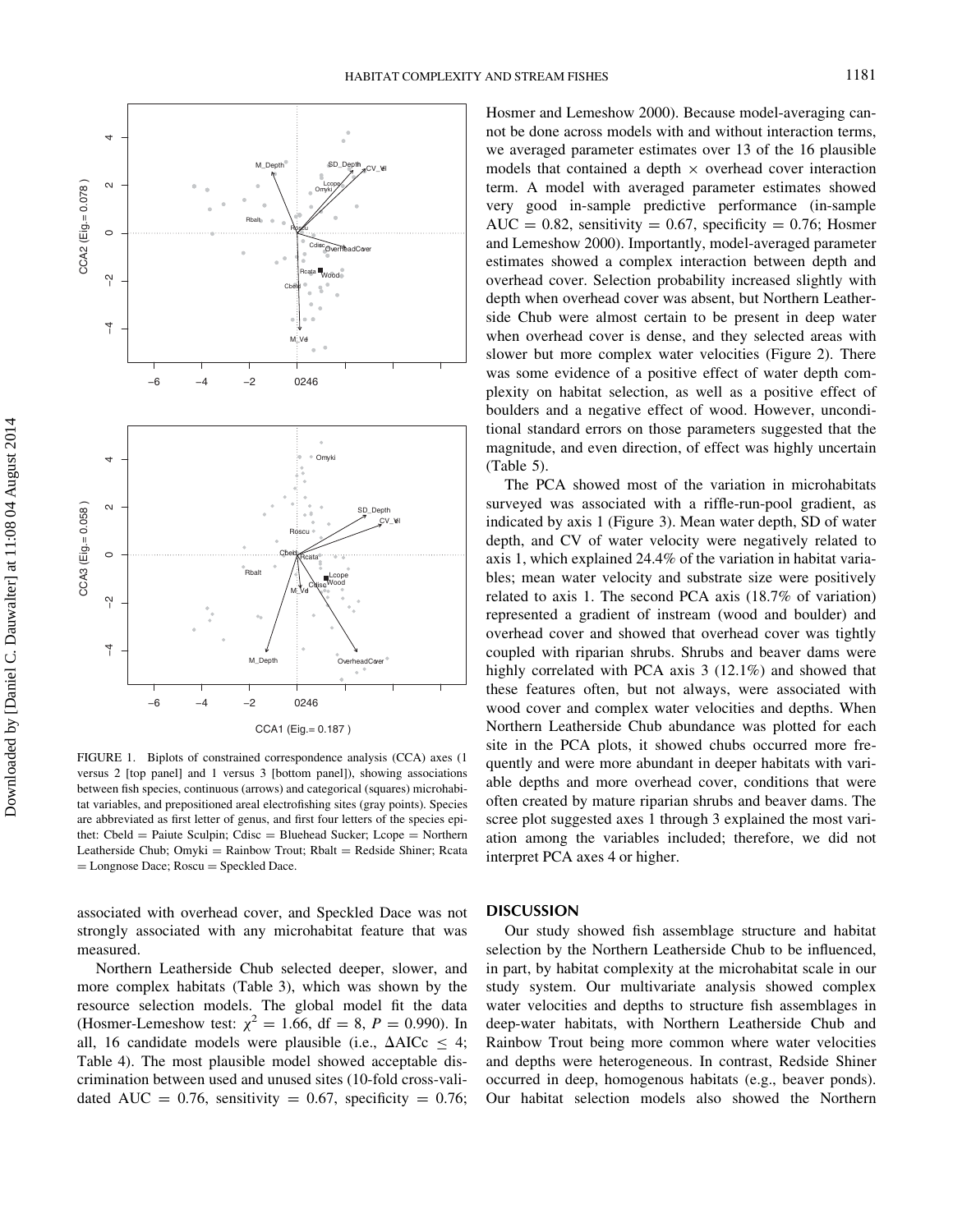Variable Presence Mean SD Minimum Maximum Mean velocity  $(m/s)$  Present 0.22 0.12 0.04 0.42 Absent 0.29 0.17 0.01 0.74 CV velocity **Present** 131.4 26.4 99.0 195.7 Absent 120.3 21.7 94.9 190.0 Mean depth (m) Present 0.43 0.13 0.21 0.73 Absent 0.32 0.13 0.06 0.76 SD depth (m) Present 0.07 0.03 0.02 0.14 Absent 0.06 0.04 0.01 0.21 Substrate (rank: 1–9) **Present** 4.0 1.5 2.0 6.0 Absent 4.0 1.5 1.0 7.0 Overhead cover (rank: 1–5) Present 2.2 1.0 1.0 4.0 Absent 1.6 0.9 1.0 4.0 Wood cover **Present**  $0.5$  0.5 0 1 Absent 0.4 0.5 0 1

TABLE 3. Summary statistics for microhabitat variables measured at prepositioned electrofishing samples, where Northern Leatherside Chub were present  $(n = 1, 2, 3)$ 24) versus absent ( $n = 126$ ). The wood metrics was noted as present (1) or absent (0).

Leatherside Chub to select deep areas more often, and the species was almost certain to use deep areas when overhead cover was dense. The selection models also showed, to a lesser extent, that chub occurred more frequently in habitats with complex water velocities and depths. As shown by the PCA, overhead cover is tightly coupled with woody riparian shrubs, and complex water depths and velocities are commonly

created by both mature riparian vegetation at the water surface and beaver dams.

The selection of microhabitats by Northern Leatherside Chub in our study confirmed the general habitat use patterns shown by other studies, but our study also highlights the role of complexity in microhabitat selection. Wilson and Belk (2001) found that Northern Leatherside Chub in Trapper

TABLE 4. Number of parameters  $(K)$ , log-likelihood, Akaike's Information Criterion for small samples (AICc),  $\Delta AIC$ , and Akaike weights  $(w_i)$  for candidate resource selection probability function models describing habitat selection by Northern Leatherside Chub in Trapper Creek, Idaho. Models with interaction terms also include main effect terms.

| Candidate models                                                            | K | Log-likelihood | AICc   | $\triangle$ AICc | $W_i$ |
|-----------------------------------------------------------------------------|---|----------------|--------|------------------|-------|
| Mean Depth $\times$ OverheadCover + Mean Velocity + CV Velocity             | 6 | $-50.846$      | 114.28 | 0.00             | 0.213 |
| Mean Depth $\times$ OverheadCover + Mean Velocity + CV Velocity + Substrate | 7 | $-50.428$      | 115.64 | 1.37             | 0.108 |
| Mean Depth $\times$ OverheadCover + Mean Velocity + CV Velocity + Boulder   | 7 | $-50.568$      | 115.92 | 1.65             | 0.094 |
| Mean Depth $\times$ OverheadCover + Mean Velocity + CV Velocity + SD Depth  | 7 | $-50.715$      | 116.22 | 1.94             | 0.081 |
| Mean Depth $\times$ OverheadCover + Mean Velocity + CV Velocity + Wood      | 7 | $-50.822$      | 116.43 | 2.15             | 0.073 |
| Mean Depth $+$ OverheadCover $+$ Mean Velocity $+$ CV Velocity              | 5 | $-53.092$      | 116.60 | 2.32             | 0.067 |
| Mean Depth $\times$ OverheadCover + Mean Velocity + CV Velocity + Substrate | 8 | $-50.089$      | 117.20 | 2.92             | 0.050 |
| Mean Depth $\times$ OverheadCover + Mean Velocity                           | 8 | $-50.244$      | 117.51 | 3.23             | 0.042 |
| $+$ CV Velocity $+$ Substrate $+$ Boulder                                   |   |                |        |                  |       |
| Mean Depth $\times$ OverheadCover + Mean Velocity                           | 5 | $-53.603$      | 117.62 | 3.34             | 0.040 |
| Mean Depth + OverheadCover + Mean Velocity + CV Velocity + Substrate        | 6 | $-52.528$      | 117.64 | 3.37             | 0.040 |
| Mean Depth $\times$ OverheadCover + Mean Velocity + CV Velocity             | 8 | $-50.428$      | 117.88 | 3.60             | 0.035 |
| Mean Depth + OverheadCover + Mean Velocity + CV Velocity + Boulder          | 6 | $-52.658$      | 117.90 | 3.62             | 0.035 |
| Mean Depth $\times$ OverheadCover + Mean Velocity                           | 8 | $-50.442$      | 117.91 | 3.63             | 0.035 |
| $+$ CV Velocity $+$ SD Depth $+$ Boulder                                    |   |                |        |                  |       |
| Mean Depth $\times$ OverheadCover + Mean Velocity                           | 8 | $-50.568$      | 118.16 | 3.88             | 0.031 |
| $+$ CV Velocity $+$ Wood $+$ Boulder                                        |   |                |        |                  |       |
| Mean Depth $\times$ OverheadCover + Mean Velocity + SD Depth                | 6 | $-52.837$      | 118.26 | 3.98             | 0.029 |
| Mean Depth $\times$ OverheadCover + Mean Velocity + SD Depth + Substrate    | 7 | $-51.742$      | 118.27 | 3.99             | 0.029 |
|                                                                             |   |                |        |                  |       |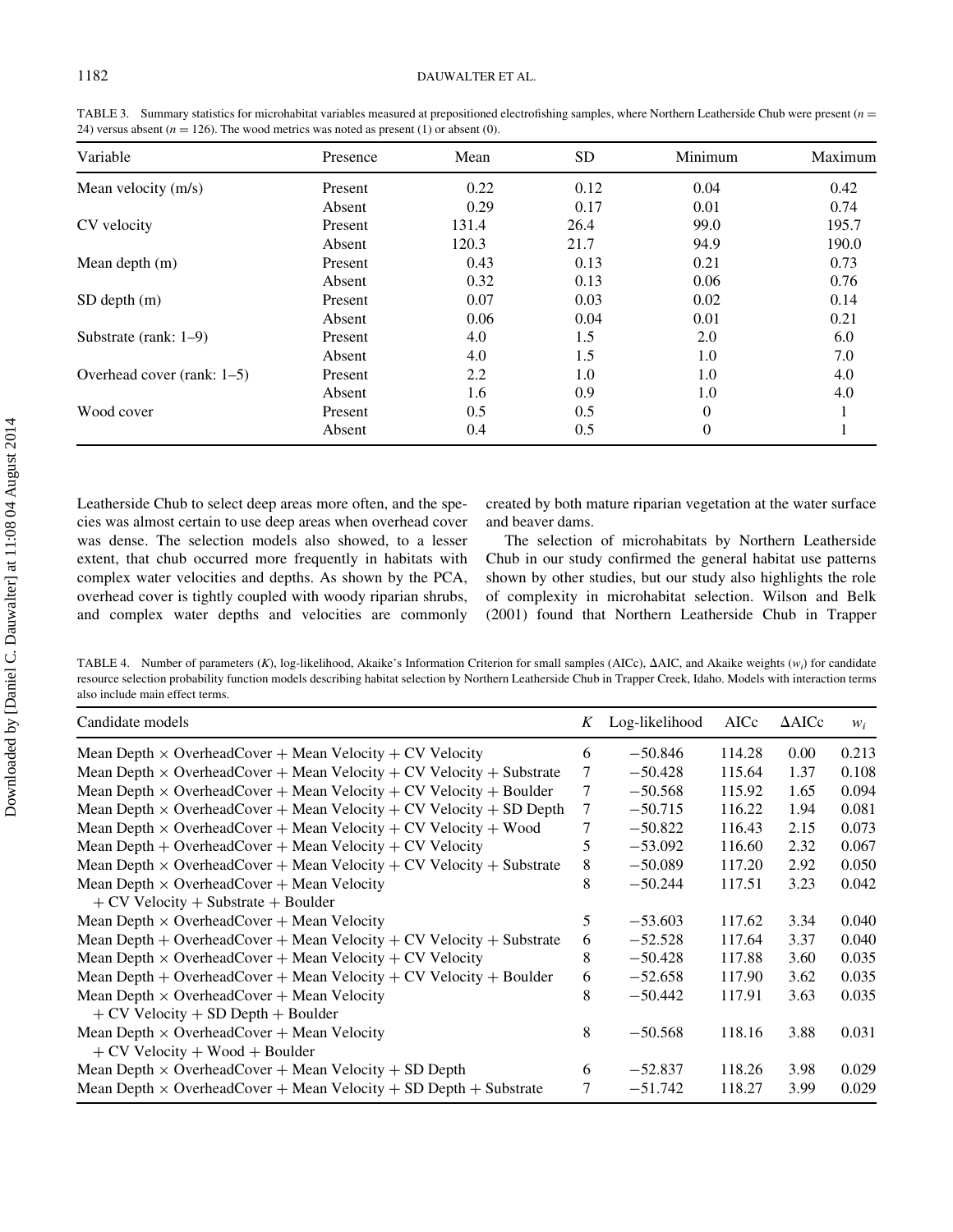

FIGURE 2. Habitat selection probabilities of Northern Leatherside Chub for different microhabitat variables in Trapper Creek, Idaho. All values of habitat variables were held at their mean value for prediction unless specifically varied for a panel.

Creek selected slower water velocities, but they found no effect of water depth, substrate, instream cover (aquatic vegetation, wood, undercut banks), overhead cover, or surface turbulence on selection. In experimental tanks, the Northern Leatherside Chub selected small cobbles for reproduction (Billman et al. 2008). While no other studies of microhabitat selection for Northern Leatherside Chub have been conducted, the closely related Southern Leatherside Chub L. aliciae (Johnson et al. 2004) has been found to select slow water velocities and coarse substrates (Wilson and Belk 2001), and in areas without Brown Trout Salmo trutta it occupies deep, silty habitats (Walser et al. 1999). At the reach scale, the presence of Northern Leatherside Chub in a stream reach in the Bear River basin was positively correlated with more pool, backwater, and side-channel habitats and more understory woody and nonwoody vegetation, and abundance was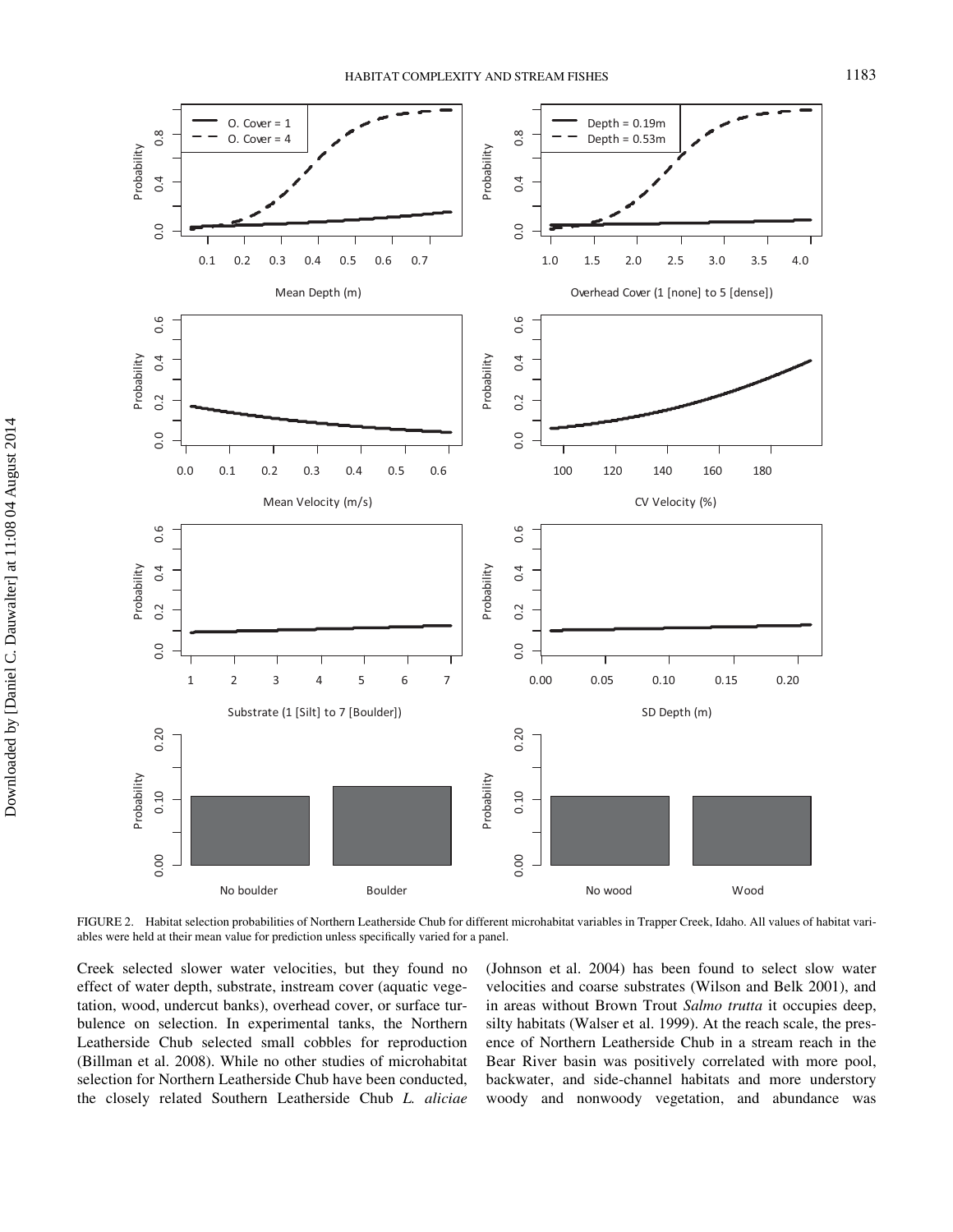#### 1184 DAUWALTER ET AL.

TABLE 5. Unstandardized and standardized unconditional parameter estimates (model averaged using shrinkage) and standard errors for a resource selection probability function for Northern Leatherside Chub in Trapper Creek, Idaho. Parameter averages were done excluding three candidate models without a depth  $\times$ overhead cover interaction term. Akaike weights  $(w_i)$  were summed across all models as a measure of variable importance. Wood and boulder metrics were noted as present  $(1)$  or absent  $(0)$ .

| Variable                           | Unstandardized               |                                  | Standardized |                                  |            |
|------------------------------------|------------------------------|----------------------------------|--------------|----------------------------------|------------|
|                                    | $\overline{\tilde{\beta}}_l$ | $SE_{\frac{\approx}{\beta_{l}}}$ |              | $SE_{\frac{\approx}{\beta_{l}}}$ | $Sum(w_i)$ |
| Intercept                          | $-5.677$                     | 1.868                            | $-2.119$     | 0.222                            | 1.00       |
| Mean depth $(m)$                   | $-1.072$                     | 3.290                            | 0.665        | 0.211                            | 1.00       |
| Overhead cover (rank: $1-5$ )      | $-0.424$                     | 0.626                            | 0.710        | 0.193                            | 1.00       |
| Mean depth $\times$ Overhead cover | 3.496                        | 1.592                            | 0.434        | 0.197                            | 0.86       |
| Mean velocity (m/s)                | $-2.654$                     | 2.226                            | $-0.354$     | 0.297                            | 1.00       |
| $SD$ depth $(m)$                   | 1.331                        | 2.375                            | 0.048        | 0.086                            | 0.17       |
| CV velocity                        | 0.023                        | 0.008                            | 0.531        | 0.193                            | 0.24       |
| Substrate (rank: $1-7$ )           | 0.060                        | 0.084                            | 0.089        | 0.124                            | 0.27       |
| Wood                               | $-0.009$                     | 0.006                            | $-0.004$     | 0.003                            | 0.10       |
| Boulder                            | 0.146                        | 0.298                            | 0.049        | 0.100                            | 0.22       |

positively associated with pool density and amount of coarse substrate (Wesner and Belk 2012). However, these studies did not evaluate the influence of habitat complexity, either measured as the variation in a habitat variable or the interaction between two or more variables, on microhabitat selection, occurrence, or abundance of Northern or Southern Leatherside chubs at the reach scale. The fish assemblage in our study system showed clear associations with complex water velocities and depths, and the Northern Leatherside Chub showed a synergistic response to overhead cover and water depth. Habitat complexity has been a major theme in stream ecology and restoration for over a decade and has been shown to influence microhabitat selection of stream fishes (Dauwalter and Fisher 2007; Ayllón et al. 2009), as well as fish occurrence, abundance, and diversity at the reach scale (Gorman and Karr 1978). However, complexity is still not routinely evaluated in studies of fish habitat selection, occupancy, and abundance.

The extent to which our results can be generalized to other streams and seasons requires further evaluation because we only conducted our study in one stream during one summer. However, Trapper Creek is one of a few remaining streams in the Upper Snake River basin where the Northern Leatherside Chub is consistently collected, and where the general patterns of habitat use we observed match other qualitative descriptions (Wallace and Zaroban 2013; J. Wesner, University of South Dakota, personal communication). Ayllón et al. (2010) showed that Brown Trout routinely selected deep, slow habitats across several stream systems but that selection of a specific cover type varied by stream. The authors suggested that selection of specific habitats can vary based on habitat availability driven by environmental conditions set at larger spatial scales (e.g., watershed). Kanno et al. (2012) also found that microhabitat selection by the Spotfin Chub Erimonax monachus varied spatially as habitat availability changed with

stream size and seasonal variation in water temperature. Future studies of the Northern Leatherside Chub and co-occurring species should focus on understanding the influence of microhabitat and macrohabitats, including the role of complexity, across space and time to assess the generality of our results as they relate to the species' life history requirements and those of other sympatric species. If our findings do apply beyond Trapper Creek, they suggest that degraded riparian conditions from livestock grazing and beaver-trapping and eradication activities may have reduced the availability of complex habitats and negatively influenced the distribution of the Northern Leatherside Chub rangewide, as purported in other studies (Zafft et al. 2009; Blakney 2012).

The complex microhabitats in our study system were also associated with other components of stream systems—mature riparian vegetation and beaver dams—that are often a focus of stream restoration. Riparian vegetation is often negatively impacted by cattle grazing and can lead to wide, shallow, and simple stream channels with high sedimentation levels, little recruitment of wood, and low terrestrial invertebrate inputs that are consumed by fishes (Platts and Nelson 1985; Saunders and Fausch 2009). Many restoration projects focus on excluding cattle from riparian areas through fencing or limit their impact by use of rotational, short-term, or seasonal grazing regimes (Roni et al. 2008), which can increase instream physical habitat complexity, terrestrial food subsidies, and fish population biomass (Saunders and Fausch 2009). The Goose Creek watershed, one of the few remaining watersheds where the Northern Leatherside Chub occurs in Idaho (Meyer et al. 2013; Wallace and Zaroban 2013), has extensive grazing impacts to riparian areas (IDFG 2007), and our study suggests that restoration of mature riparian vegetation in the watershed may provide important habitat for the Northern Leatherside Chub in tributaries other than Trapper Creek.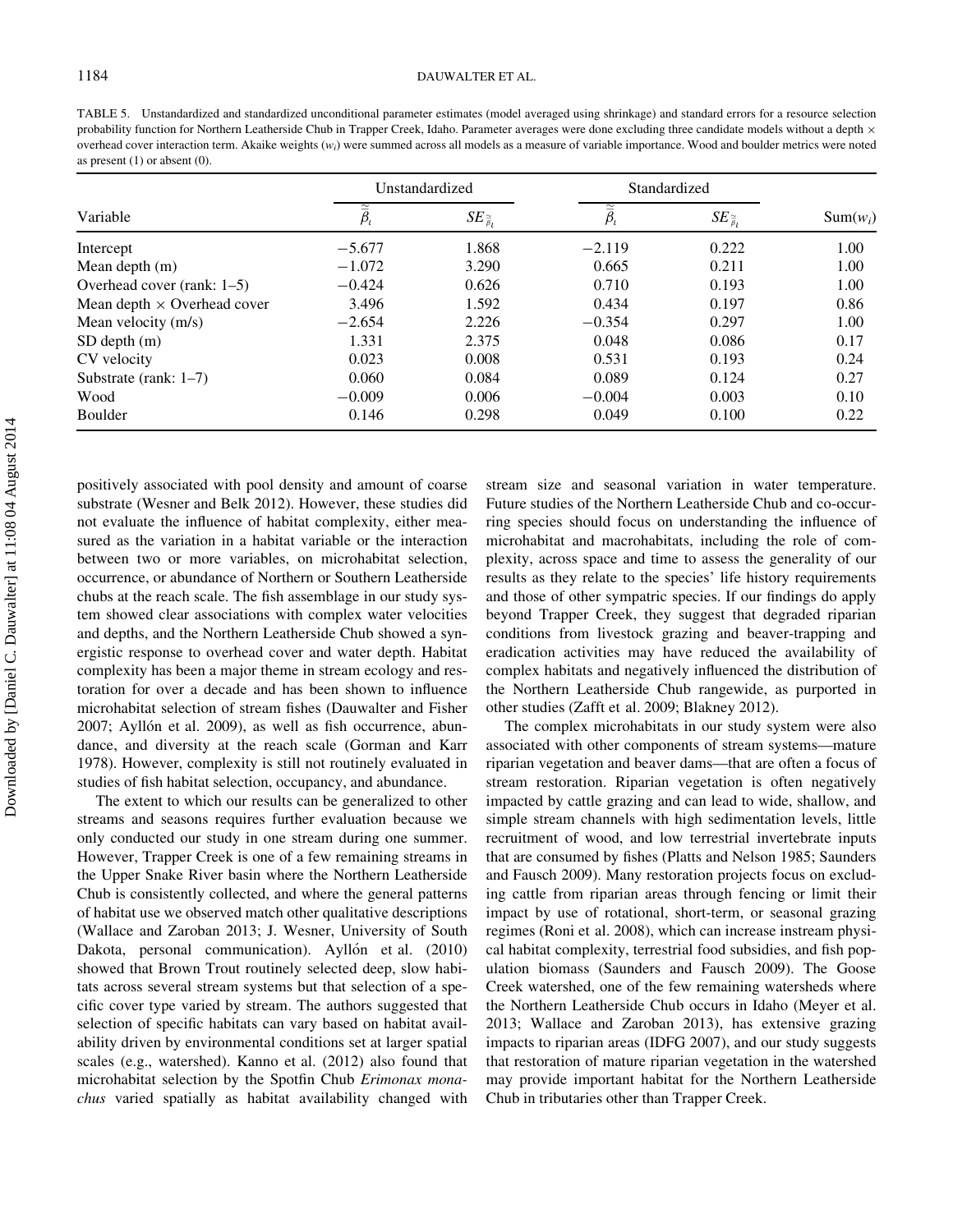

FIGURE 3. Biplots of principal components analysis (PCA) axes: 1 versus 2 (top panels) and 1 versus 3 (bottom panels). Left panels show arrows for continuous habitat variables (scores times 4), centroids for wood and boulder cover (black), and beaver dams and woody shrubs (white). Right panels show site scores with symbol size scaled by number of Northern Leatherside Chub collected (gray  $= 1$ –9 individuals; white  $=$  absent).

Active and abandoned beaver dams sometimes, but not always, provided the microhabitat complexity used by fishes in our study system. Beaver dams can create discontinuities in riverine systems that alter physical habitat and biogeochemical processes over decadal time scales (Burchsted et al. 2010). Beaver dams can impede riverine connectivity important to the viability of fish populations (Collen and Gibson 2001). However, beaver-influenced stream systems can act as refuge areas during extreme drought conditions because of their ability to retain water (White and Rahel 2008), and beaver have been used to restore incised stream channels (Pollock et al. 2014). Beaver dams are common in Trapper Creek where the Northern Leatherside Chub is most abundant in Idaho, and we collected individuals at some dams during our study. The species has also been collected at beaver dams, including abandoned dams, in tributaries to the Salt River near the Idaho– Wyoming boarder (J. Blakney, Idaho State University, personal communication). Reduced abundance of beavers and beaver dams, and subsequent loss of habitat complexity associated with beaver dams, throughout the range of Northern Leatherside Chub has been cited as a potential reason for the chub's decline (Blakney 2012). This suggests that beaver reintroduction may be a simple and cost effective restoration strategy for Northern Leatherside Chub, as long as suitable food resources for beaver are available at reintroduction sites (Beck et al. 2010).

Habitat complexity has been documented as an important determinant of habitat use, abundance, and diversity in stream biota for over 30 years (e.g., Gorman and Karr 1978), but it is still not routinely evaluated in studies of fish habitat quality. We argue that habitat complexity should routinely be assessed in studies evaluating fish-habitat relationships and developing models useful to practitioners managing and restoring streams and watersheds. For example, transect-based stream habitat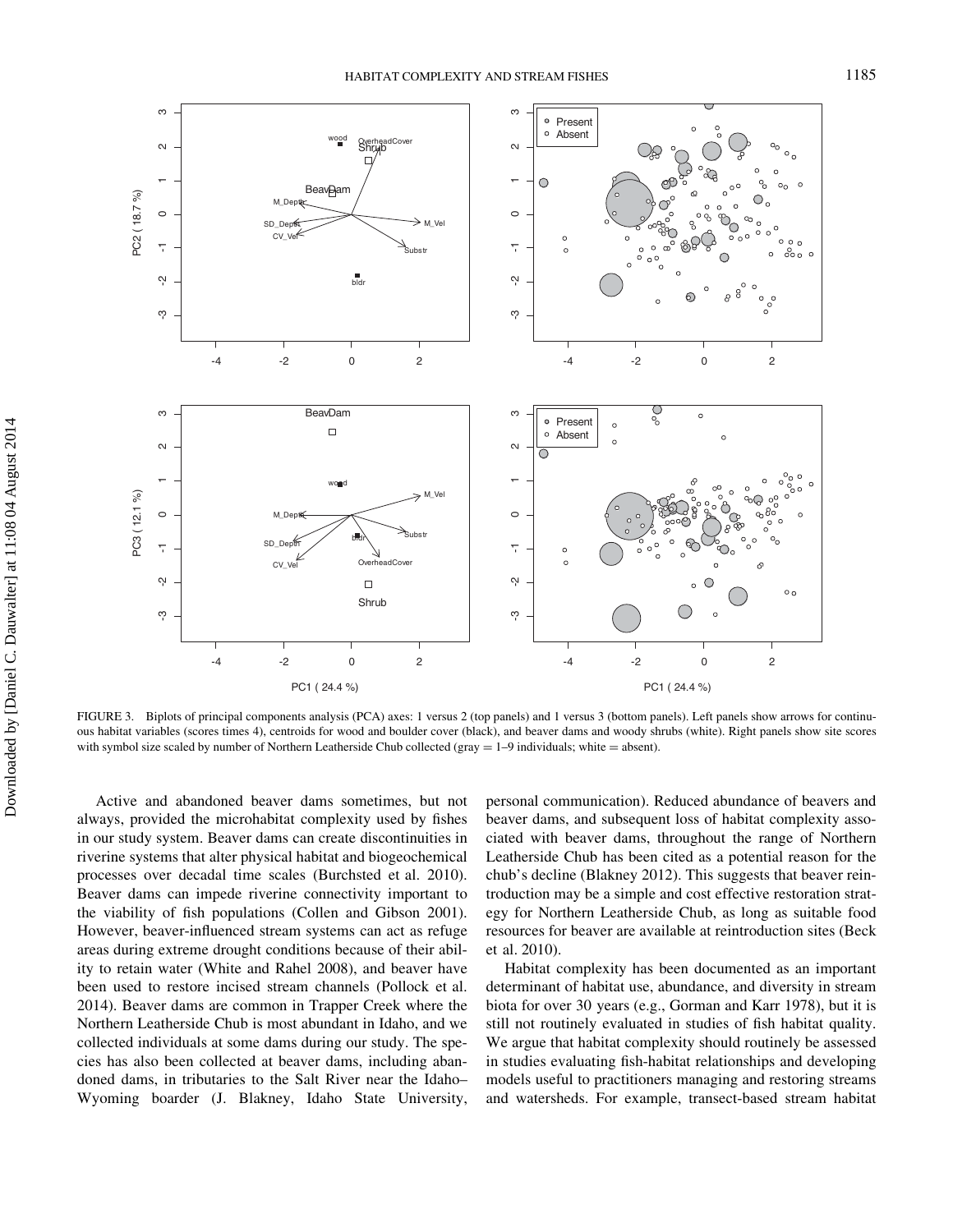survey methods have been used for over three decades, and the data collected in that way are amenable to quantifying habitat complexity (Arend and Bain 1999; Fisher et al. 2012). Instead, data are routinely summarized using measures of central tendency (means and median). We argue that additional measures of complexity (e.g., variance, diversity) should also be quantified using those same data. This would allow formal evaluation of hypotheses regarding the effects of stream habitat complexity on stream fishes (including re-analysis of data from past studies) and would provide more informative models for use by managers in an era of unprecedented habitat alteration and expenditures toward stream restoration (Kovalenko et al. 2012; Bernhardt et al. 2005).

#### ACKNOWLEDGMENTS

The idea for this study was spawned at the Northern Leatherside Chub Idaho coordination meeting. R. Bjork provided useful insights into the study design. J. Wesner, J. Fore, and two anonymous reviewers provided useful critiques that improved this paper. We thank Idaho Department of Fish and Game for issuing a sampling permit for this study, which was funded by Bureau of Land Management, Idaho State Office agreement L12AC20416.

#### REFERENCES

- Allan, J. D. 2004. Landscapes and riverscapes: the influence of land use on stream ecosystems. Annual Review of Ecology Evolution and Systematics 35:257–284.
- Arend, K. K., and M. B. Bain. 1999. Stream reach surveys and measurements. Pages 47–56 in M. B. Bain and N. J. Stevenson, editors. Aquatic habitat assessment: common methods. American Fisheries Society, Bethesda, Maryland.
- Ayllón, D., A. Almodóvar, G. G. Nicola, B. Elvira. 2009. Interactive effects of cover and hydraulics on Brown Trout habitat selection patterns. River Research and Applications 25:1051–1065.
- Ayllón, D., A. Almodóvar, G. G. Nicola, B. Elvira. 2010. Ontogenetic and spatial variations in Brown Trout habitat selection. Ecology of Freshwater Fish 19:420–432.
- Beck, J. L., D. C. Dauwalter, K. G. Gerow, and G. D. Hayward. 2010. Design to monitor trend in abundance and presence of American beaver (Castor canadensis) at the national forest scale. Environmental Monitoring and Assessment 164:463–479.
- Bernhardt, E. S., M. A. Palmer, J. D. Allan, G. Alexander, K. Barnas, S. Brooks, J. Carr, S. Clayton, C. Dahm, J. Follstad-Shah, D. Galat, S. Gloss, P. Goodwin, D. Hart, B. Hassett, R. Jenkinson, S. Katz, G. M. Kondolf, P. S. Lake, R. Lave, J. L. Meyer, T. K. O'Donnell, L. Pagano, B. Powell, and E. Sudduth. 2005. Synthesizing U.S. river restoration efforts. Science 308:636–637.
- Billman, E. J., J. D. Kreitzer, M. C. Belk, J. C. Creighton, E. Habit, and B. McMillan. 2013. Habitat enhancement and native fish conservation: can enhancement of channel complexity promote the coexistence of native and introduced fishes? Environmental Biology of Fishes 96:555–566.
- Billman, E. J., E. J. Wagner, and R. E. Arndt. 2008. Reproductive ecology and spawning substrate preference of the Northern Leatherside Chub. North American Journal of Aquaculture 70:273–280.
- Blakney, J. R. 2012. Historical connectivity and contemporary isolation: population genetic structure of a rare high-desert minnow, the Northern Leatherside Dace (Lepidomeda copei). Master's thesis. Idaho State University, Pocatello.
- Burchsted, D., M. Daniels, R. Thorson, and J. Vokoun. 2010. Beaver modifications to baseline conditions for restoration of forested headwaters. BioScience 60:908–922.
- Burnham, K. P., and D. R. Anderson. 2002. Model selection and multimodel inference. Springer-Verlag, New York.
- Collen, P., and R. J. Gibson. 2001. The general ecology of beaver (Castor spp.), as related to their influence on stream ecosystems and riparian habitats, and the subsequent effects on fish–a review. Reviews in Fish Biology and Fisheries 10:439–461.
- Cummins, K. W. 1962. An evaluation of some techniques for the collection and analysis of benthic samples with special emphasis on lotic waters. American Midland Naturalist 67:477–504.
- Dauwalter, D. C., and W. L. Fisher. 2007. Spawning chronology, nest site selection, and nest success of Smallmouth Bass during benign streamflow conditions. American Midland Naturalist 158:60–78.
- Dauwalter, D. C., W. L. Fisher, and F. J. Rahel. 2010. Warmwater streams. Pages 657–697 in W. A. Hubert, and M. C. Quist, editors. Inland fisheries management in North America. American Fisheries Society, Bethesda, Maryland.
- Fausch, K. D., and T. G. Northcote. 1992. Large woody debris and salmonids habitat in a small coastal British Columbia stream. Canadian Journal of Fisheries and Aquatic Sciences 49:682–693.
- Fisher, W. L., and M. E. Brown. 1993. A prepositioned areal electrofishing apparatus for sampling stream habitats. North American Journal of Fisheries Management 13:807–816.
- Fisher, W. L., M. A. Bozek, J. C. Vokoun, and R. B. Jacobson. 2012. Freshwater aquatic habitat measurements. Pages 101–161 in A. V. Zale, D. L. Parrish, and T. M. Sutton, editors. Fisheries techniques, 3rd edition. American Fisheries Society, Bethesda, Maryland.
- Fore, J. D., D. C. Dauwalter, and W. L. Fisher. 2007. Microhabitat use by Smallmouth Bass in an Ozark stream. Journal of Freshwater Ecology 22:189–199.
- Gorman, O. T., and J. R. Karr. 1978. Habitat structure and stream fish communities. Ecology 59:507–515.
- Grossman, G. D., R. E. Ratajczak Jr., M. Crawford, and M. C. Freeman. 1998. Assemblage organization in stream fishes: effects of environmental variation and interspecific interactions. Ecological Monographs 68:395–420.
- Hawkins, C. P., J. L. Kershner, P. A. Bisson, M. D. Bryant, L. M. Decker, S. V. Gregory, D. A. McCullough, C. K. Overton, G. H. Reeves, R. J. Steedman, and M. K. Young. 1993. A hierarchical approach to classifying stream habitat features. Fisheries 18(6):  $3 - 12$ .
- Horan, D. L., J. L. Kershner, C. P. Hawkins, and T. A. Crowl. 2000. Effects of habitat area and complexity on Colorado River Cutthroat Trout density in Uinta Mountain streams. Transactions of the American Fisheries Society 129:1250–1263.
- Hosmer, D. W., and S. Lemeshow. 2000. Applied logistic regression, 2nd edition. Wiley, New York.